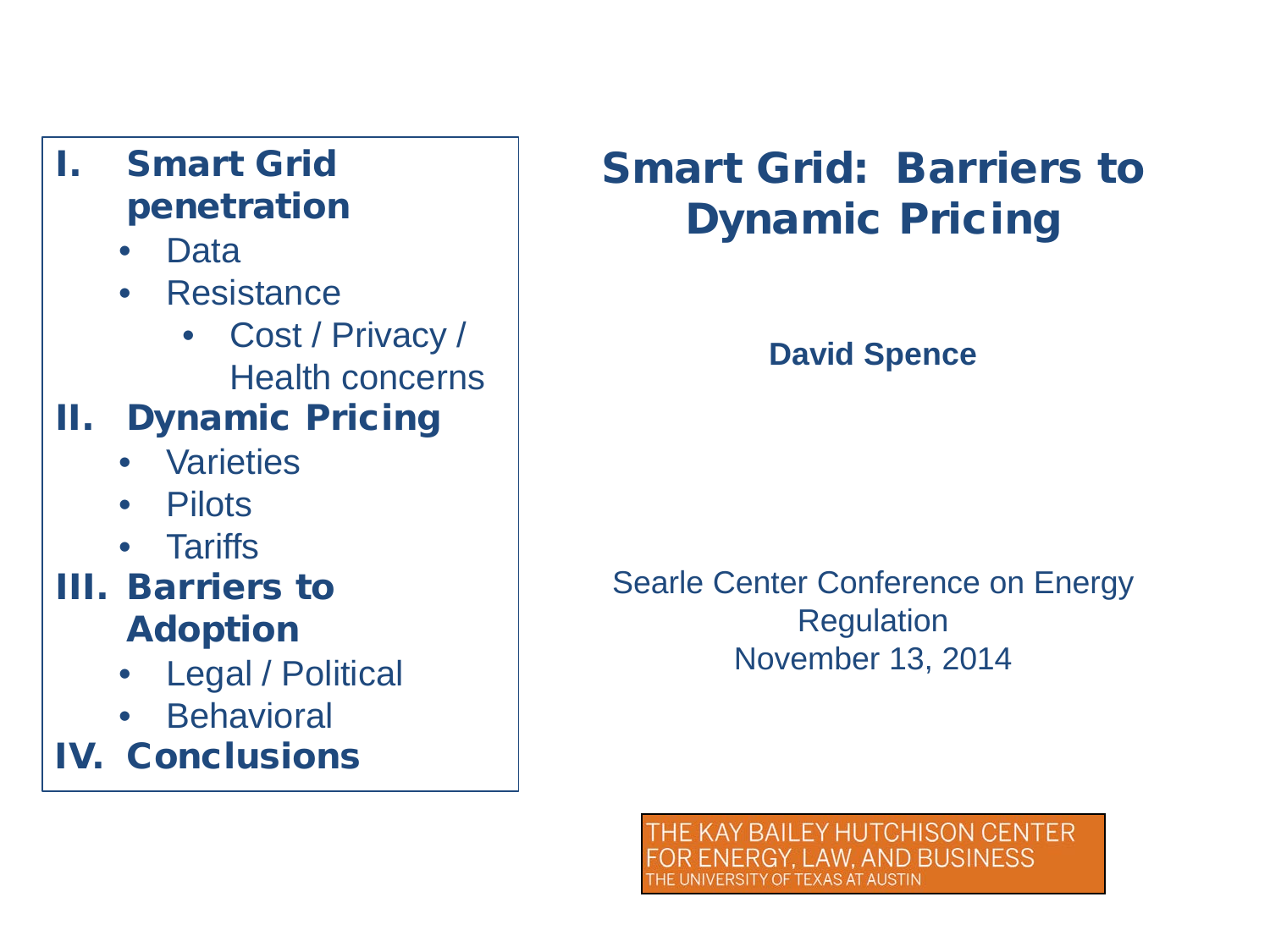## Market Penetration

2009-12 incentives

> 50 million installed now

Very high penetration in some states

#### **Resistance**

- Who pays
- **Privacy**
- Health

#### **Smart Meter Penetration Rate of All Electric Meters** by Region, World Markets: 2012 - 2022



(Source: Navigant Research)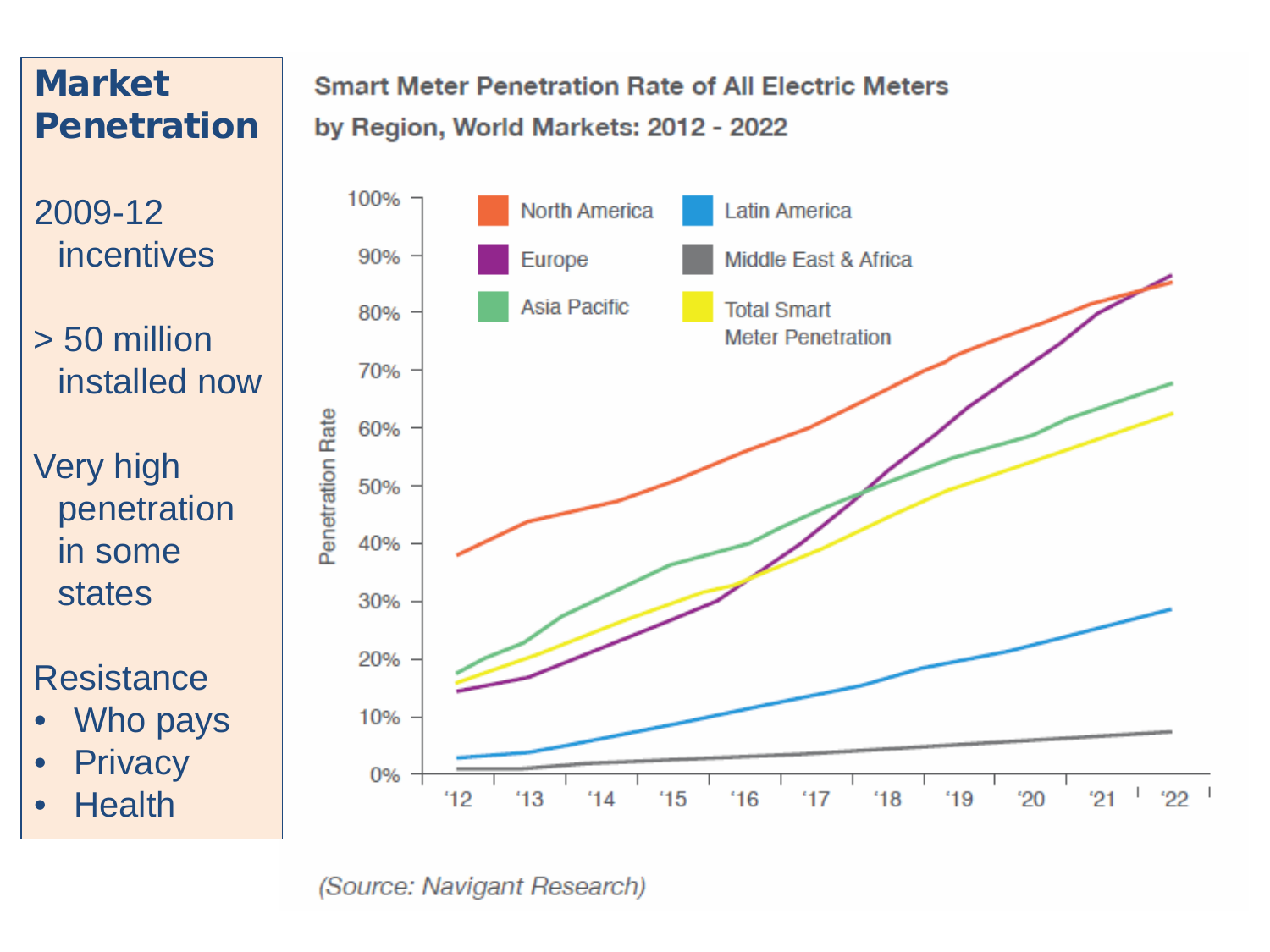### **Market** Penetration

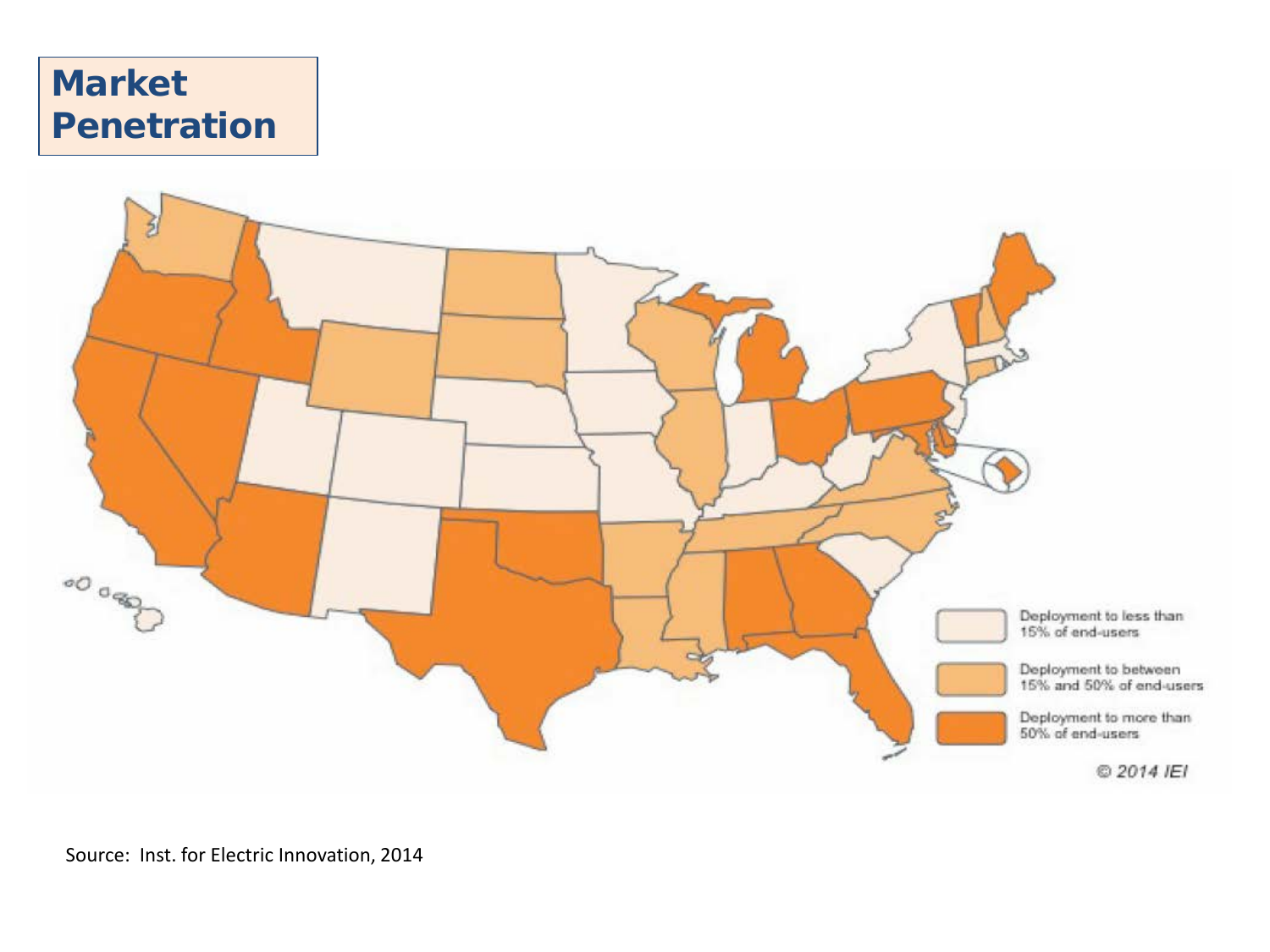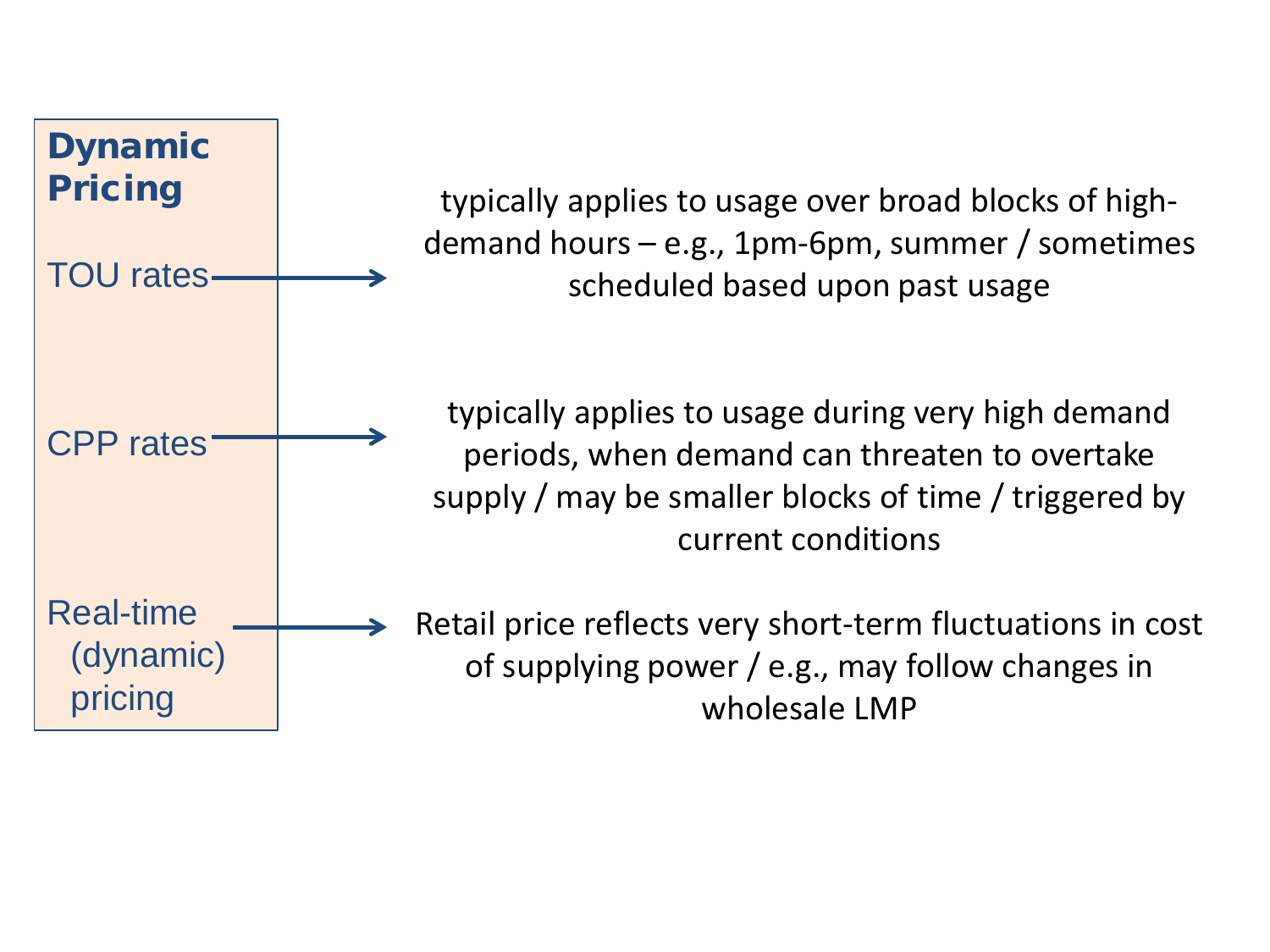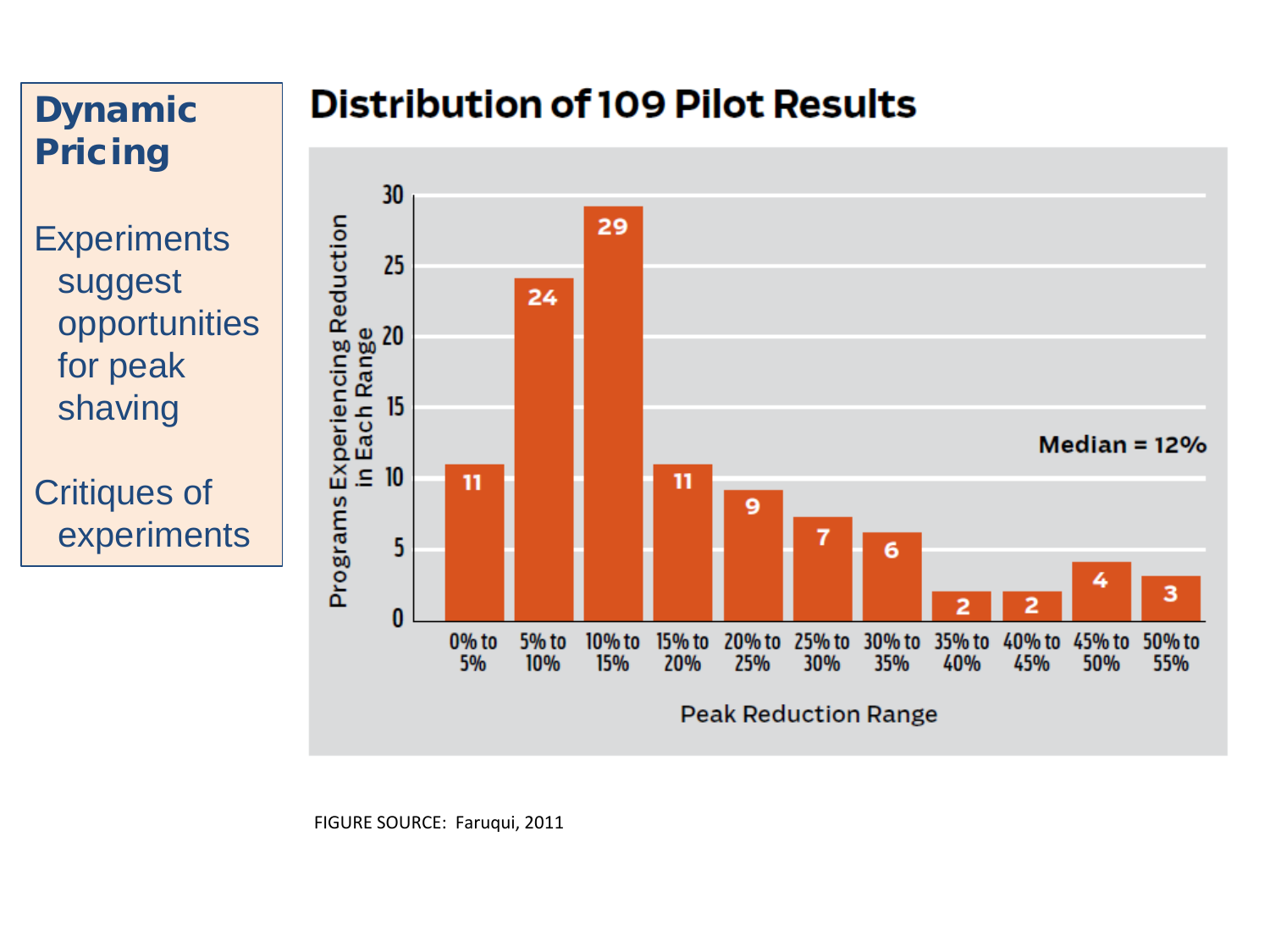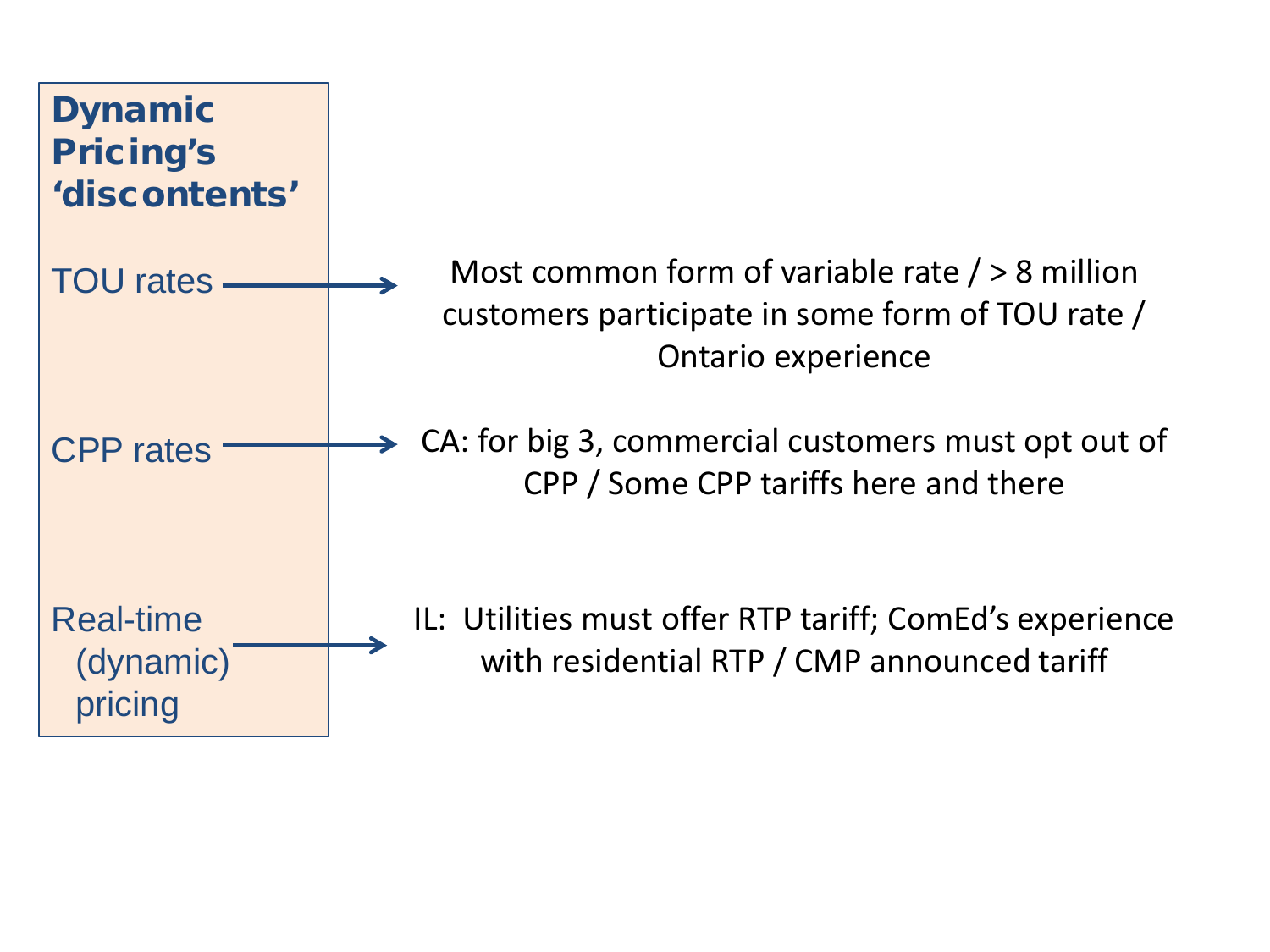### Dynamic Pricing: Why so few tariffs offered?

# Theories:

- Misguided public policy concerns prevent offering of tariffs
- Customers with most at stake are not peaky, and to the extent they are, they will take advantage of dynamic prices
- The stakes for peaky consumers are too low relative to the transactions costs (Pecan Street)
- Give it time. Eventually most of us will embrace dynamic pricing (perhaps through Enernoc-style aggregation).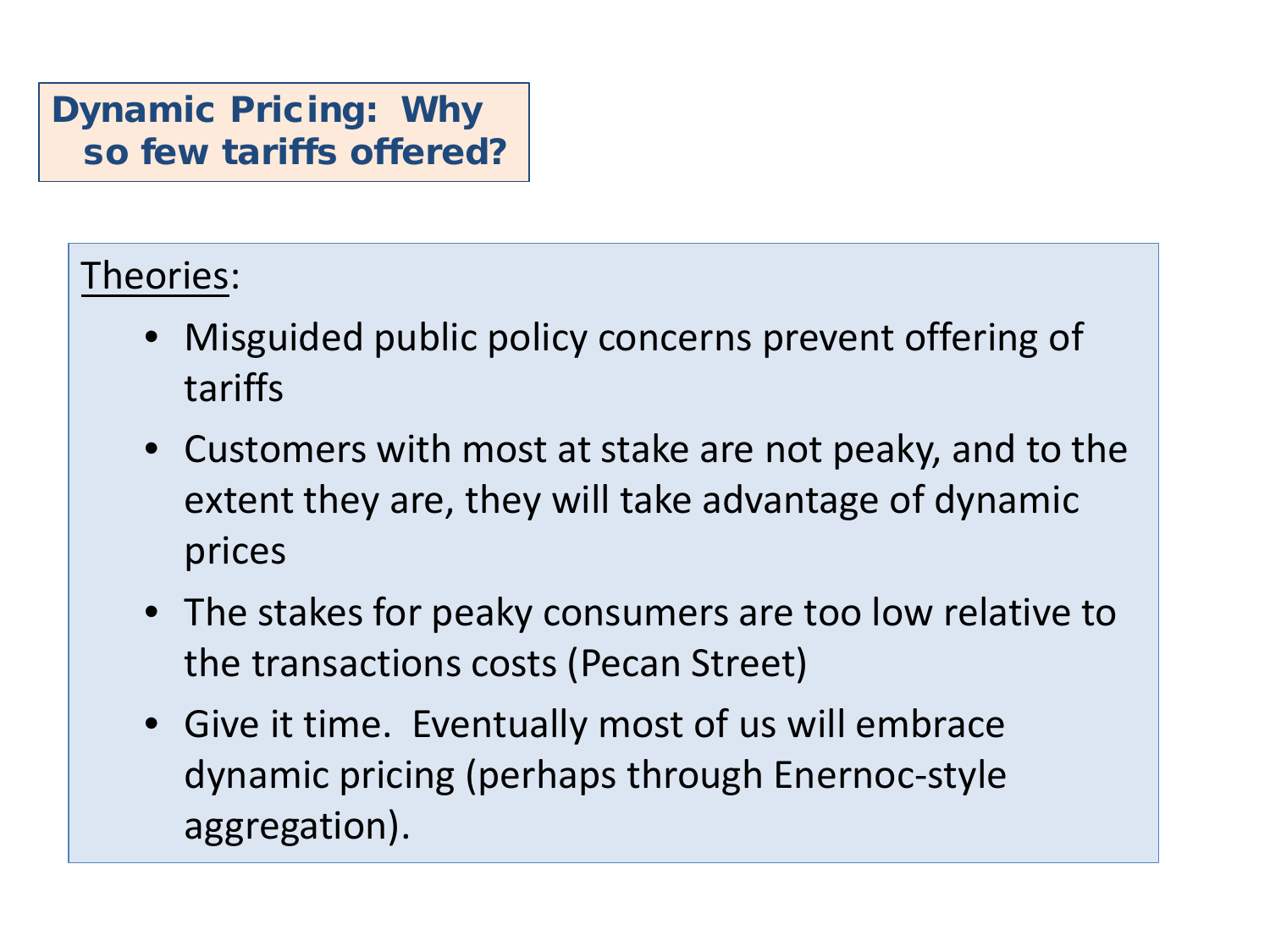## **Behavioral** Interventions